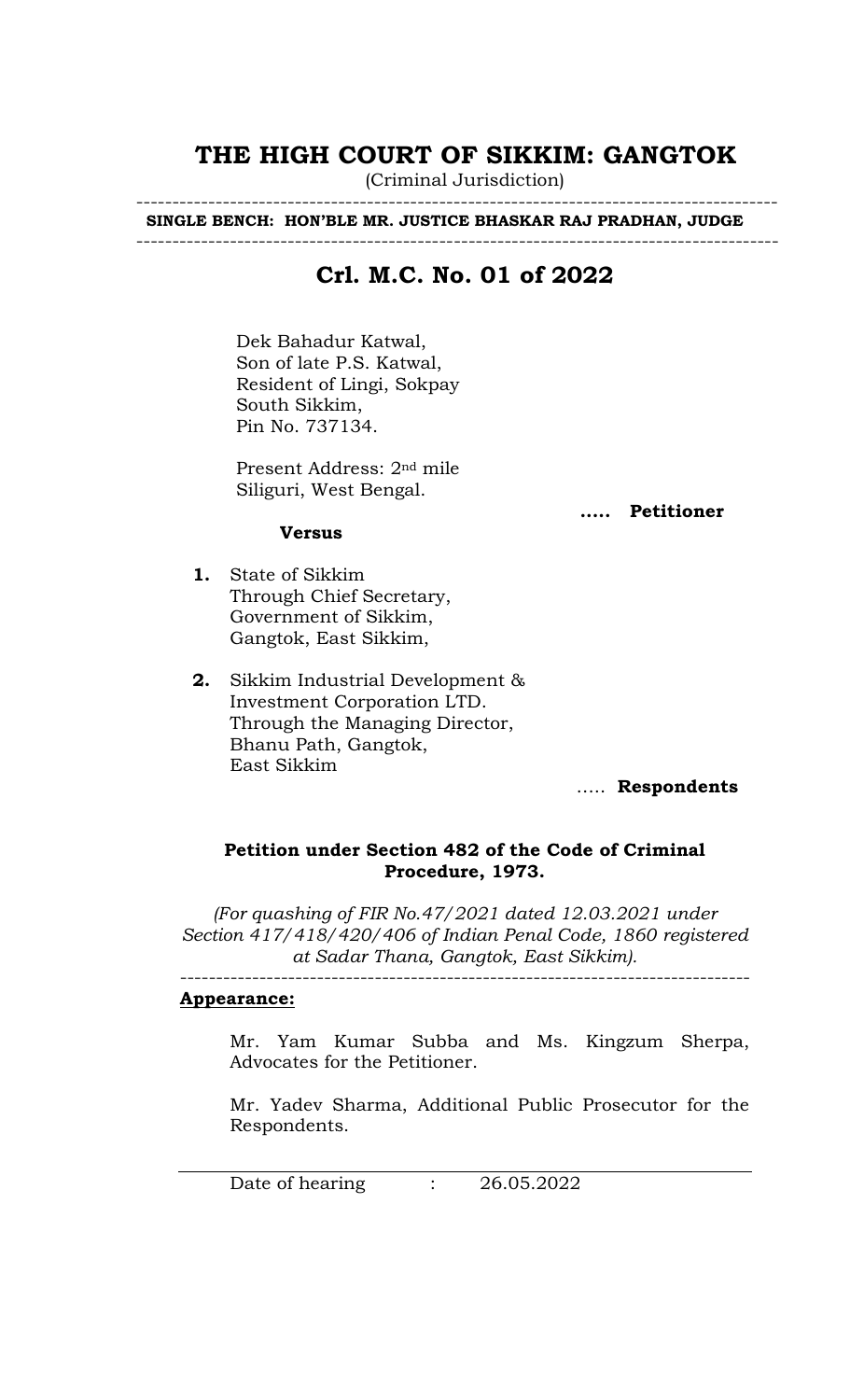# **O R D E R (ORAL)**

#### *Bhaskar Raj Pradhan, J.*

**1.** A petition under section 482 of the Code of Criminal Procedure, 1973 (Cr.P.C.) has been filed by the petitioner seeking a prayer to quash the First Information Report (FIR) bearing No.47/2021 dated 12.03.2021. The FIR has been lodged by the Managing Director, Sikkim Industrial Development and Investment Corporation Ltd. (SIDICO) alleging that the petitioner had submitted an application dated 12.11.2010 for a loan of Rs.1,50,000/- for the purpose of starting a chamber of advocate under the Chief Minister's Self Employment Scheme. It further states that the application was processed and the amount was sanctioned in his favour and ultimately disbursed in two instalments of Rs.1 lakh on 25.11.2010 and Rs.50,000/ on 25.12.2010. It is alleged that the acknowledgment of liability dated 29.12.2010 was also signed by the petitioner. It is stated that while disbursing the loan to the petitioner SIDICO had also handed over a repayment schedule (EMI) to him apprising him of the monthly instalment of Rs.2925/-, number of instalments i.e. 60 months and the due dates for repayment of the loan amount i.e. from November, 2012 to October, 2017. It is alleged that despite the fact that the petitioner was well informed and had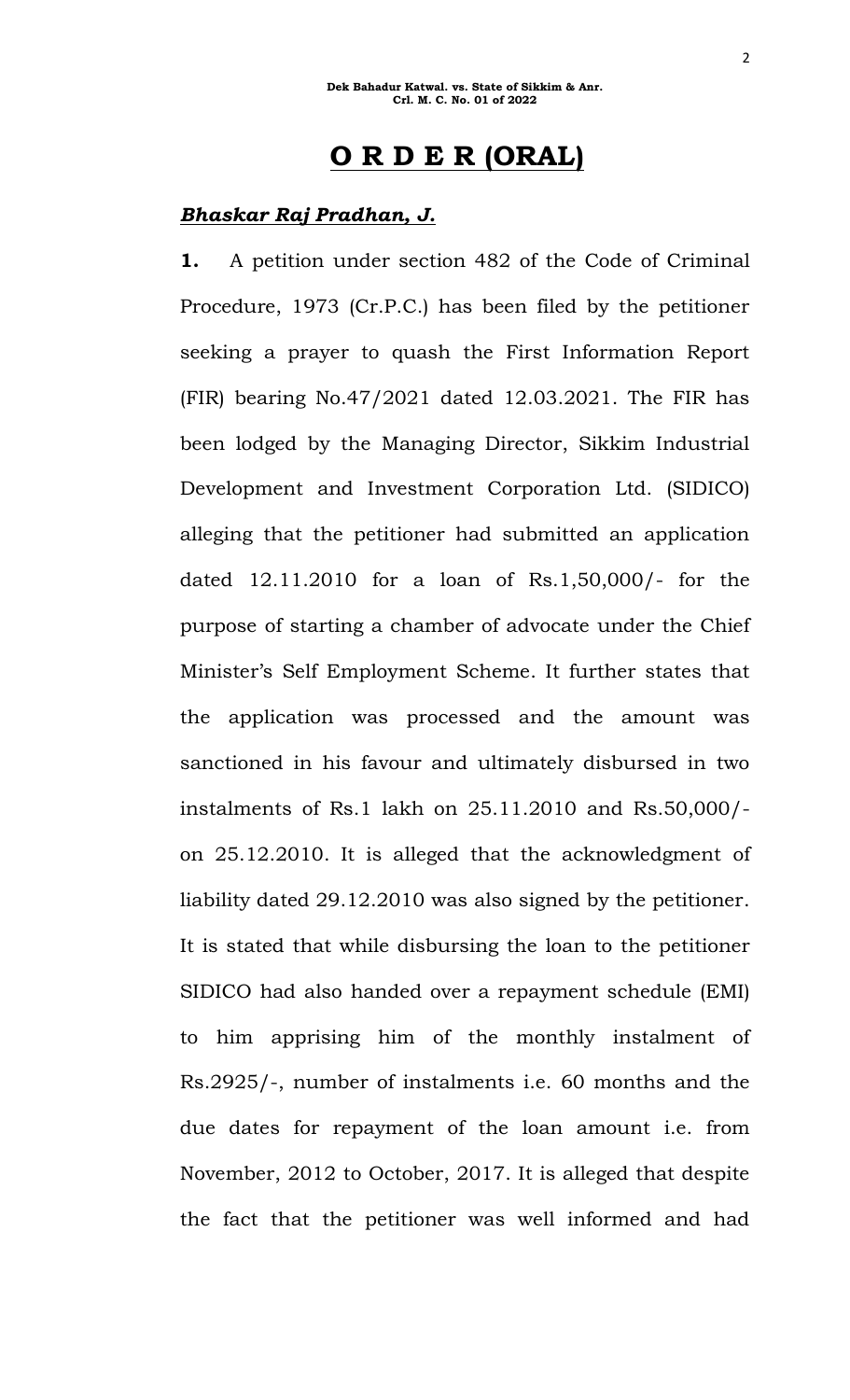knowledge that he was required to make monthly instalments of the loan, the tenure and the due date from when he had to make repayment to the SIDICO he failed to make the payments and thereby he has cheated the SIDICO of the said amount. It is also stated in the FIR that the outstanding balance in the said loan account as on 12.03.2020 is Rs.2,15,342/-. Based on this information, it transpires Sadar Police Station has lodged the FIR and taken it up for investigation.

**2.** Mr. Yam Kumar Subba, learned counsel appearing for the petitioner on specific instructions from the petitioner submits that he is willing to make the payment but however, he requires some time to do so. It is submitted that he shall make the payment along with interest as calculated by SIDICO within a period of five months from today.

**3.** Mr. Yadev Sharma, learned Additional Public Prosecutor appearing for the respondents submits that the State is agreeable to give him further five months period to repay the required amount along with interest thereon if he assures repayment.

**4.** In view of the submissions made by the learned counsel for the parties it is deemed appropriate to permit the petitioner to make the payment of the principal amount